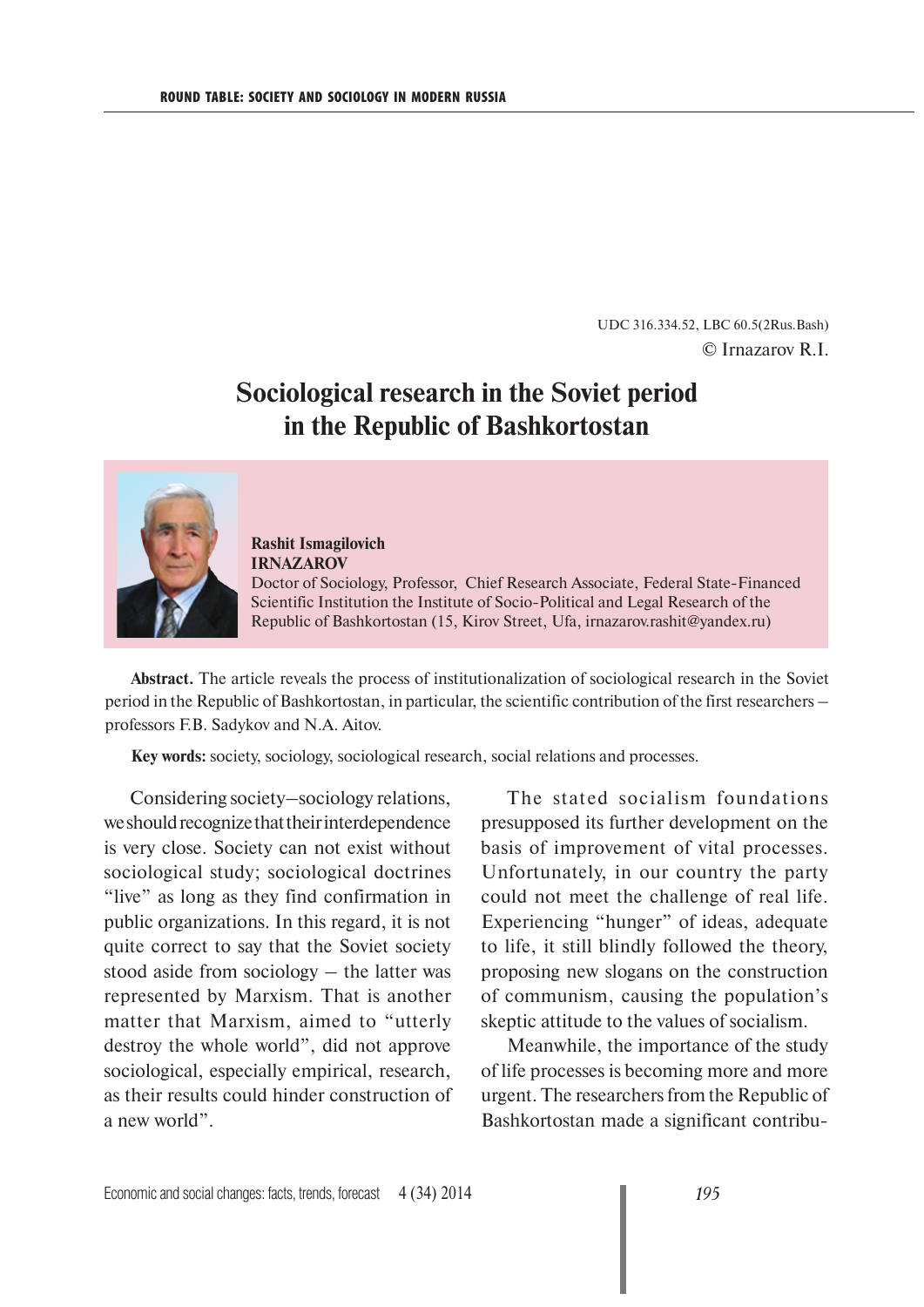tion to the revival of social science in our country. One of the first pioneers is Fahim Beniyaminovich Sadykov (he was born in 1928, Novomuslimovo, Mechetlinsky District of the Republic of Bashkortostan, died in 1998), Doctor of Philosophy, Professor, Head of the Department of the Bashkir State University in 1969–1990. In the early 1950s he paid great attention to the study of the problems of efficiency of social institutions functioning in the socialist society. In 1953 he defended his thesis on "The role of Soviet science in the cultural and technical enthusiasm of employees". It was one of the first works written on the basis of concrete sociological studies [1].

Over the years F.B. Sadykov studies the socialist society in general. In 1968 he published the work "Unity of the people and contradictions of socialism", revealing contradictions of socialism.

The work by F.B. Sadykov was criticized by the Ideological Commission headed by Secretary of the CPSU CC M.A. Suslov as anti-Soviet and revisionist. After a few decades F.B. Sadykov writes: "Many of the ideas, put forward by me in the 1950–1960s and then officially critisized, were brought to life with the beginning of perestroika... but it was too late, the rooted processes of decay of nomenklatura and the stagnation of the barrack-type socialism had already ruled out the possibility of radical positive changes in the Soviet society" [1].

Since the mid 1960s the development of sociological thought in the Republic of Bashkortostan has completely been on a

scientific basis, that is, on the basis of research activities. Professor Nariman Abdrakhmanovich Aitov [2] is considered to be a pioneer. He headed the Department of Philosophy and Scientific Communism at the Ufa Aviation Institute in 1964–1988. On his initiative in 1965 the institute opened the first sociological laboratory in the republic.

The sociologists studied pressing social problems that require scientific understanding and development of practical measures for their resolution. One of the first areas of sociological research in the Republic of Bashkortostan is the development of scientific and practical issues of social planning. Social planning is a tool to solve problems of social development of labor collectives, communities and regions. It involves conducting research and making recommendations in all areas of their activity.

Thus, sociological research was not limited to one area, but had a complex character already at the initial stage of sociology development in the republic. For example, the plan of social development of the city stipulated activities in such areas as: optimization of the age and gender structure of the population; economic development of the city; welfare and improvement of life of the population; health promotion and development of physical culture and sports; development of education; regulation of the social structure of the urban population and social relations; growth of cultural and spiritual needs of the population; crime prevention; ideological work.